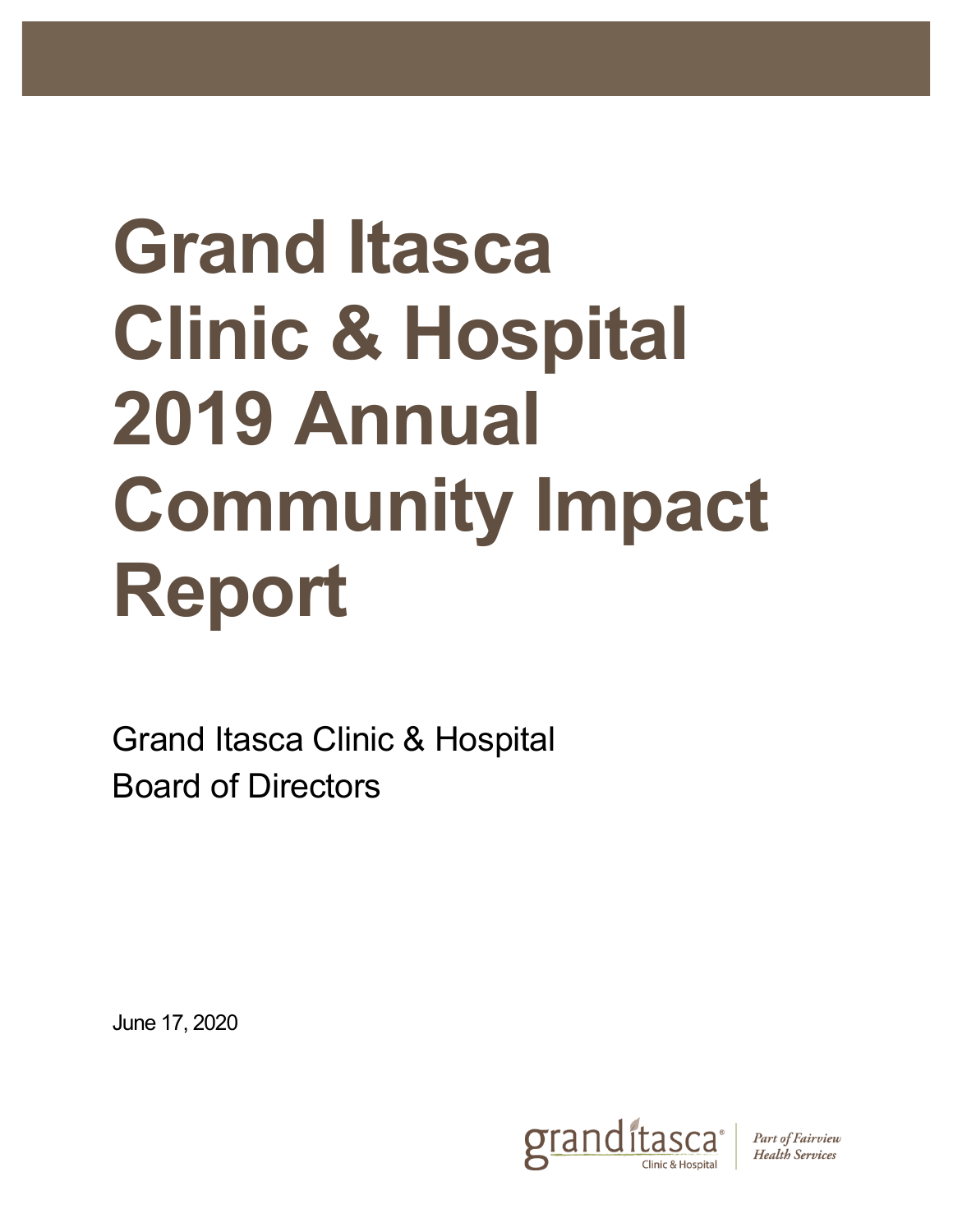## **Executive summary**

At Grand Itasca Clinic and Hospital, we are committed to patient-centered excellence and the health and wellbeing of our communities. In order to achieve optimal health for our community, we must reach beyond the walls of our clinic and hospital to understand the health of our community where we live, work, learn, play, and worship.

We recognize that this commitment begins in and with our communities. This work cannot be done alone; we must collaborate with community-based organizations, local businesses, local public health departments, and other health systems. Our efforts, resources, and commitments are investments in the health and wellbeing of our community.

The process of understanding community needs and assets begins with assessment. Grand Itasca conducted our most recent community health needs assessment (CHNA) in 2018 by collecting quantitative and qualitative community data, then analyzing and prioritizing the data to understand the most critical health needs of the community. The CHNA was validated by the local Community Health Steering Committee and adopted by the Grand Itasca Board of Directors in December 2018.

#### **Priority health needs:**

- Mental health and wellbeing
- Healthy lifestyles
- Access to care and resources

#### **Priority populations:**

- Aging population
- People of color and indigenous people
- People experiencing poverty

Implementation strategies and plans were developed with contributions from staff, providers, community health steering committee members, and other community members and leaders.

The purpose of this report is to provide an update on the impact Grand Itasca had in 2019 in our local community guide by the implementation strategies. In appendix A you will find additional detailed numbers and outcomes for some of our key programs.

# **Implementation strategies: Background and impact**

The 2019–2021 implementation strategies were developed with input from community partners and include programs and initiatives that address the priority needs: mental health and wellbeing, healthy lifestyles, and access to care and resources. All programs were designed with the priority populations in mind and all include one or more community partners.

In 2019, evaluation methods were designed for each program and initiative to help us understand the impact we are making in the community.

The Grand Itasca Community Health team went above and beyond the implementation strategies and plan in 2019. Several of the programs and initiatives are highlighted below:

- **Mental Health First Aid (MHFA)** Grand Itasca facilitated two free MHFA classes in 2019: the spring class was focused on adults working with youth and the fall class was focused on adults. Participants learned to identify risk factors and warning signs of mental illness, while increasing their understanding and the importance of support.
- **Living Well with Chronic Pain** Grand Itasca partnered with ElderCircle and Juniper to offer two free Living Well classes in 2019. The curriculum offered strategies and skills to manage chronic pain, with an emphasis on the individual's role in self-management.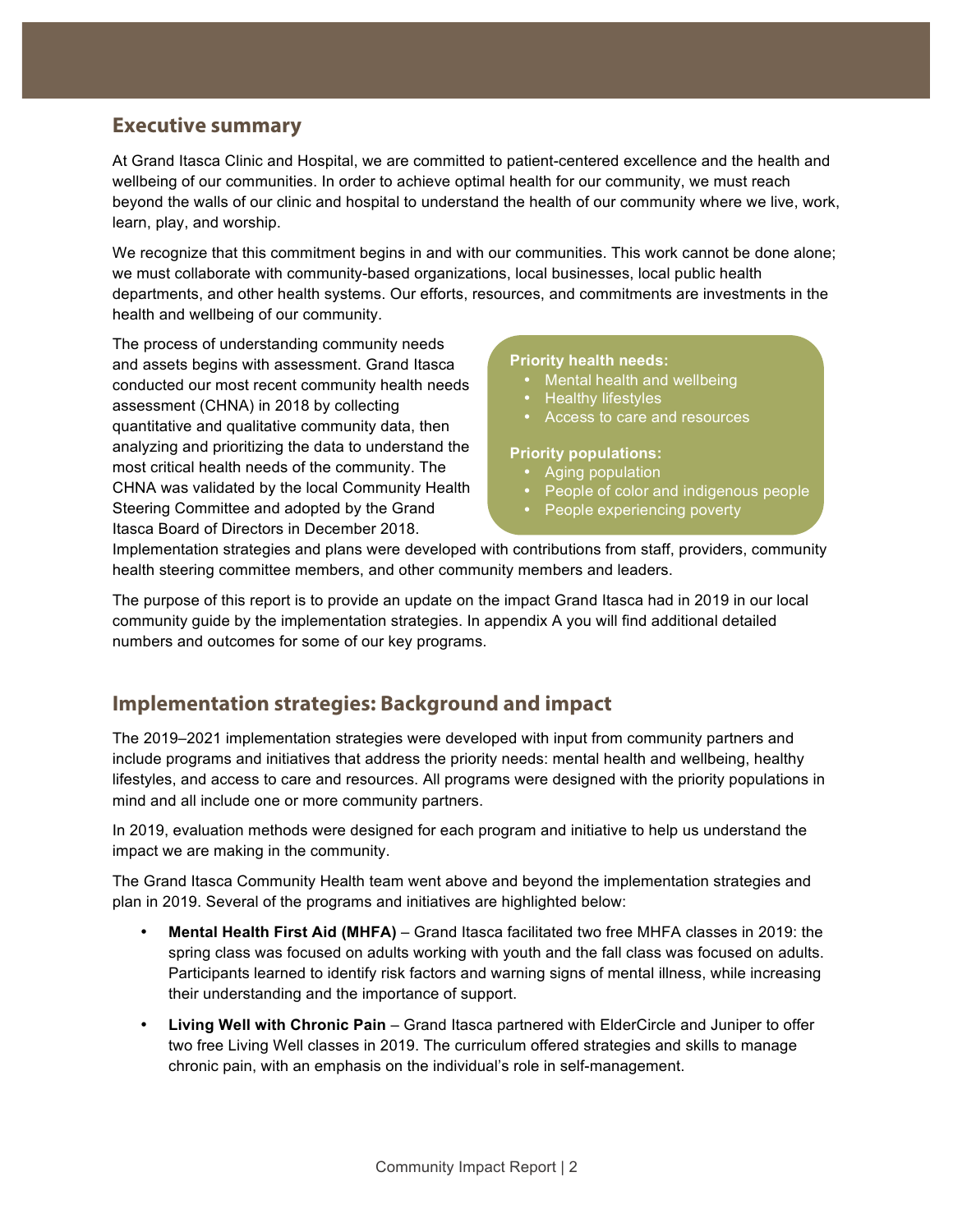- **Sports Physicals/Athletic Trainers** Grand Itasca offered free sports physicals for high school and college athletes in August 2019. This gave 62 students the opportunity to be part of a team and to be physically active, which is important to a healthy lifestyle. In addition to free sports physicals, Grand Itasca employs a full-time athletic trainer at Grand Rapids High School (GRHS). The athletic trainer, as well as additional Grand Itasca physical therapists, provide support for GRHS and Itasca Community College athletes during training and at their competitions. Additionally, plans to expand this service to the surrounding communities of Greenway High School in Coleraine, MN and Hill City High School in Hill City, MN are currently in process.
- **Project Care Free Clinic**  Grand Itasca partnered with Project Care by offering free diagnostic tests and lab services to their patients. More than \$10,000 in free services were provided in 2019. Grand Itasca also has several providers that volunteer their time and talents at Project Care.
- **Itasca County Tobacco Ordinance**  The Tobacco Ordinance in Itasca County was updated for the first time since 2002. The language now meets state and federal standards, with licensing fees and penalties for selling to minors significantly increased. Grand Itasca supported Itasca County Public Health in this initiative, with several of our representatives attending the public hearing, including Grand Itasca's CEO and a physician, who spoke in support of updating the ordinance at the hearing.
- **Blood Drives** Grand Itasca supported the Memorial Blood Center by being a collection site four times during 2019. Employees are encouraged to donate during their work hours, since this is a vital resource for both the hospital and the community.
- **Health Fair**  Grand Itasca partnered with the University of Minnesota Duluth's Pharmacy students to offer free biometric testing including lipid panel, blood glucose screening, blood pressure, bone density, and medication review. Our partner ElderCircle provided memory screenings while Grand Itasca's Home Care RN's provided grip strength and balance assessments. The health fair was held in the Active Living Center at the YMCA in April and again in November, giving access to much of the community.
- **Power of Produce (POP) Club**  Grand Itasca partnered with several members of the community to fund the POP Club at the Grand Rapids Farmer's Market. This program provides children ages 2-12 a \$2 token to spend on fresh fruits and vegetables from local growers each week. The goal is to teach children that eating well is a lifelong benefit to a healthy lifestyle.
- **Student Mentoring**  The medical field can be a rewarding and vital career path. Through a partnership with Grand Rapids High School, two students were mentored through their Career Class in 2019. The students received hands-on experience and guidance from Grand Itasca employees to help them determine a possible career in health care. The Healthcare Career Pathway program is another opportunity in which Nashwauk High School students visited Grand Itasca Hospital. The visit included a tour and presentations highlighting different departments. Grand Itasca also accommodates requests to shadow specific jobs and/or departments by students or those exploring a new career path.
- **Doc Talk** Grand Itasca continued to offer our Doc Talk series at the YMCA on the third Tuesday of each month. It includes a health-related presentation by one of our providers, as well as a light dinner. This is a free series open to the public that averages 40-50 people each month.
- **Community Wellness Spaces**  Grand Itasca was a 2019 sponsor for several improvements to the community's wellness spaces, including investments at the Tioga Bike Trail and Mesabi Trail, the city's multiuse pavilion, and the new sunshades over the dugouts at the Sports Complex. These all give community members access to safe places to be active and enjoy the beautiful northern Minnesota outdoors.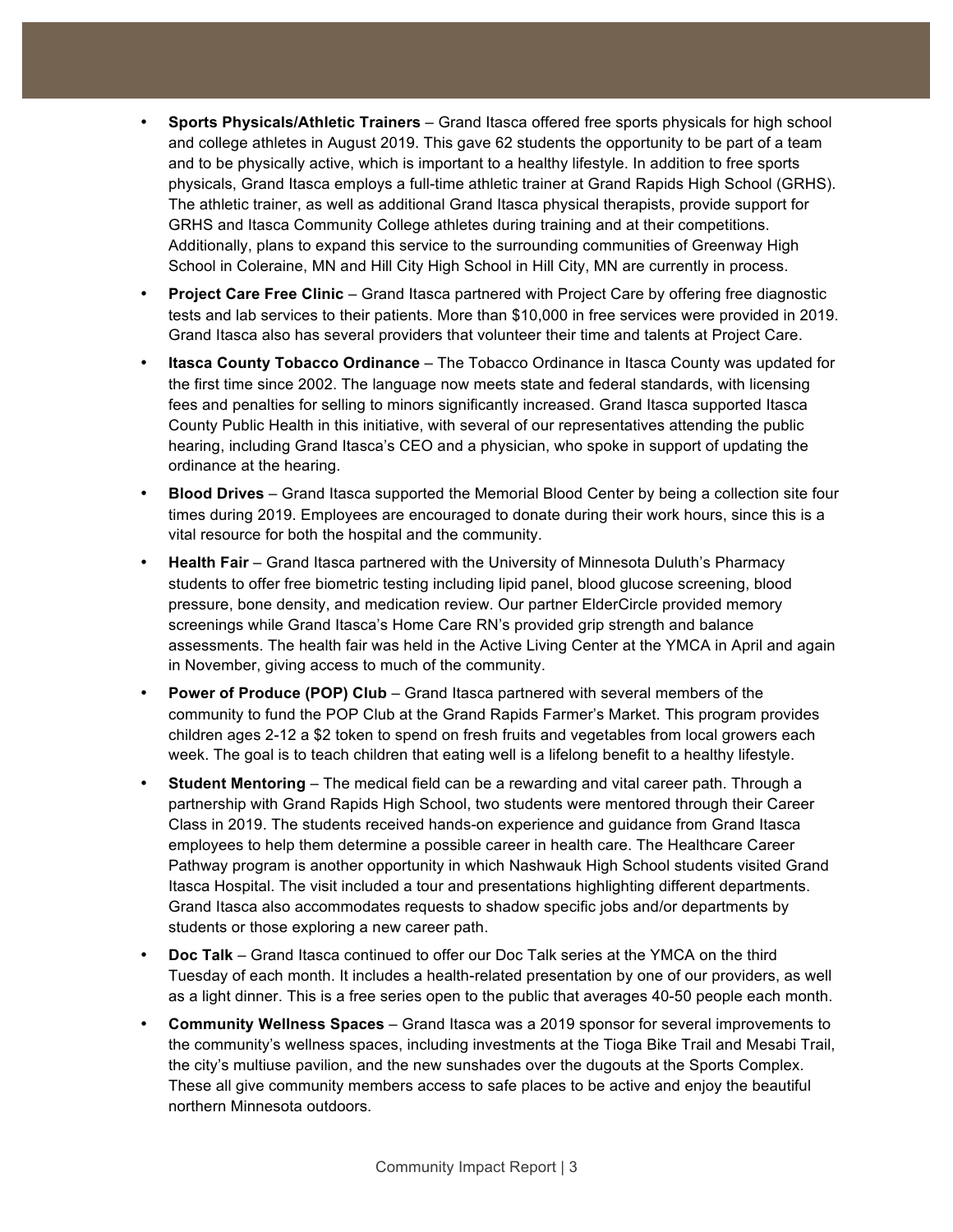## **Next steps in 2020**

#### **2020 Implementation Strategies – January to March**

Grand Itasca has great momentum with the 2020 implementation strategies. Several of the initiatives that were already completed in 2020 are listed below:

- **Mental Health First Aid for Older Adults –** Grand Itasca facilitated this free class in January for healthcare workers and community members to help them identify risk factors and warning signs of mental illness in older adults. It was well attended; 23 participants completed the training.
- **Prevention Early Intervention**  In February, Grand Itasca partnered with several community organizations, including Essentia Health and Itasca County Public Health, to provide an interactive forum for the public on the importance of prevention and early intervention for mental health in children. A Grand Itasca pediatrician was a member of the panel, answering questions from community members about the importance of structure during a child's most formative years.
- **Walk with Ease** Grand Itasca partnered with Itasca County Public Health, ElderCircle, and the YMCA to provide this free six-week walking program to community members. It is an evidencebased program created by the Arthritis Foundation to improve health and fitness for those with arthritis and/or chronic pain. Seventeen participants completed the program with encouraging results.
- **Second Harvest Food Bank** Grand Itasca partnered with our local food bank to allow employees to volunteer during their work hours. A department is assigned each month of the year and employees are encouraged to volunteer on the second Tuesday each month. We plan to continue this partnership once COVID-19 restrictions are lifted.
- **Noble Hall Field** Grand Itasca gave \$40,000 to support the artificial turf upgrade at the Grand Rapids High School athletic field, Noble Hall Field. This health and wellness improvement in our community will significantly increase the number of students, athletes, and community members who can benefit from this valuable space.
- **T1D Bowling Party –** Grand Itasca recognized the importance of building a support group for families of children with Type 1 Diabetes. As a result, we hosted a party at the local bowling alley, inviting community children with T1D and their families. More than 50 individuals attended, along with Grand Itasca pediatricians, the diabetic educator, and a registered dietician. This connection will allow families to act as resources and support for each other.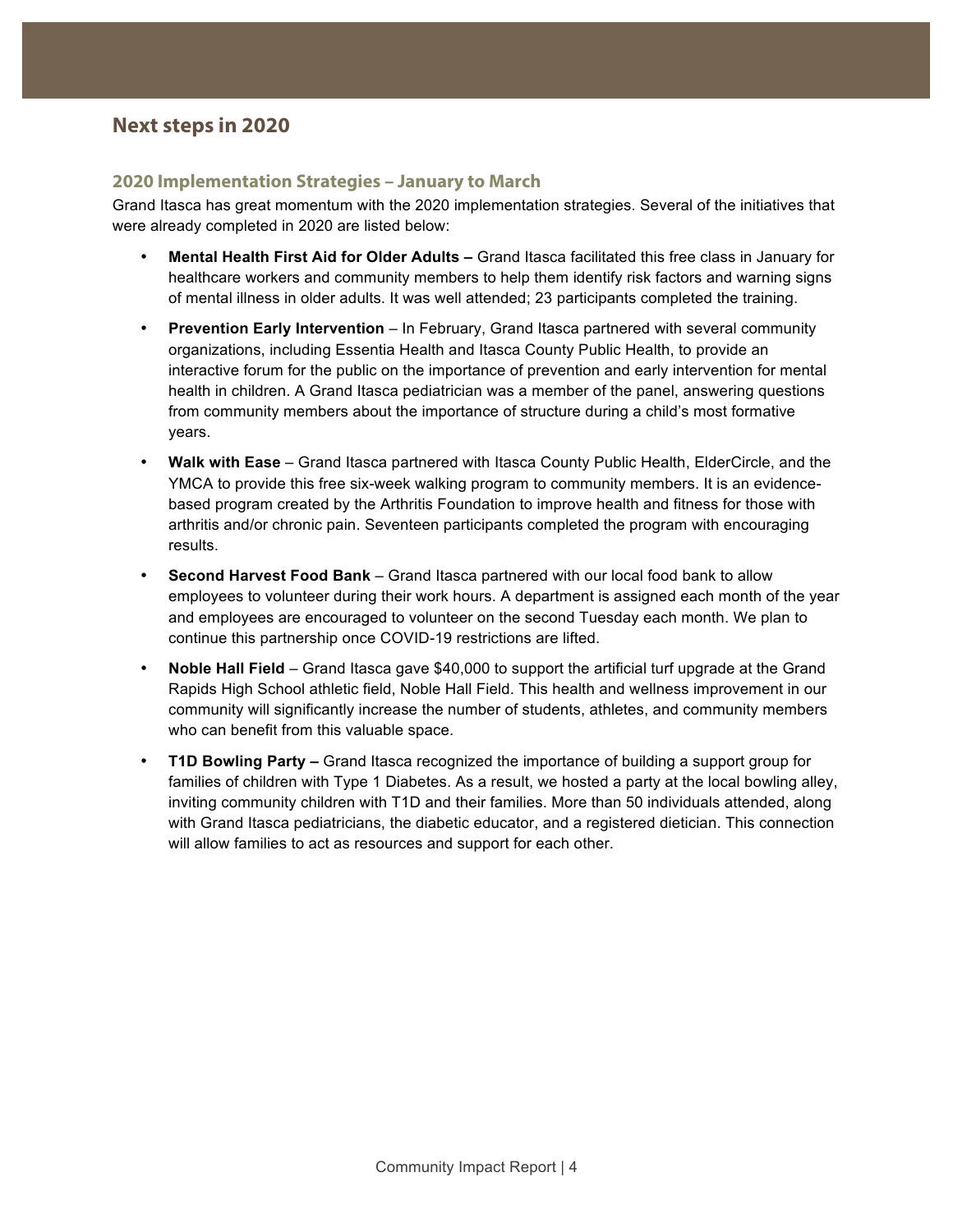### **Impact of COVID-19 on 2020 Implementation Strategies**

In January of this year our team launched the 2020 implementation strategies. Along with the rest of the state, nation, and world, we had to suspend our plans in early March due to the COVID-19 pandemic. We notified our community partners and participants, but then with a little creativity, adaptability, and the help of technology, our teams continue to serve the community to improve health and wellbeing. Here are a few examples:

- **Virtual Living Well with Chronic Pain**  Grand Itasca was partnered with ElderCircle and Juniper to teach a pain management class in March, but with the COVID-19 pandemic, it had to be cancelled. After additional creative planning, this class was offered through a virtual platform, giving us a new opportunity for delivery of our programs.
- **Virtual wellbeing and cooking class** These classes are available for all employees and the community through Ways to Wellness, a program through our partnership with Fairview Health Services.
- **Virtual Doc Talk –** Grand Itasca is now offering this series through a virtual platform. This allows us to continue providing community health-related education to our community.
- **Online mental health and stress resilience resources –** Grand Itasca partnered with a local counseling organization to offer group sessions for employees on coping skills and managing anxiety. Also, as part of our Employee Assistance Program (EAP), employees have access to six free one-on-one counseling sessions with a licensed therapist.

When the COVID-19 response mandates lift and people can once again gather, the planned implementation strategies will resume. However, programming may be adjusted depending on the impact of the pandemic on the essential services needed by our communities.

## **Review and Approval by Grand Itasca Clinic & Hospital Board of Directors**

The Grand Itasca Clinic & Hospital Board of Directors will review and approve the 2019 Annual Community Impact Report on June 17, 2020. This report will be made available to community partners and others as requested.

## **2020–2021 Community Health Needs Assessment (CHNA)**

Grand Itasca's Community Health team will bring the next CHNA to the Board of Directors in 2021. This assessment will once again be developed with our local public health partners, including quantitative data sharing, as well as shared qualitative tools, data analysis, and report writing. We look forward to working together to decrease duplication, burden community, and produce a better outcome.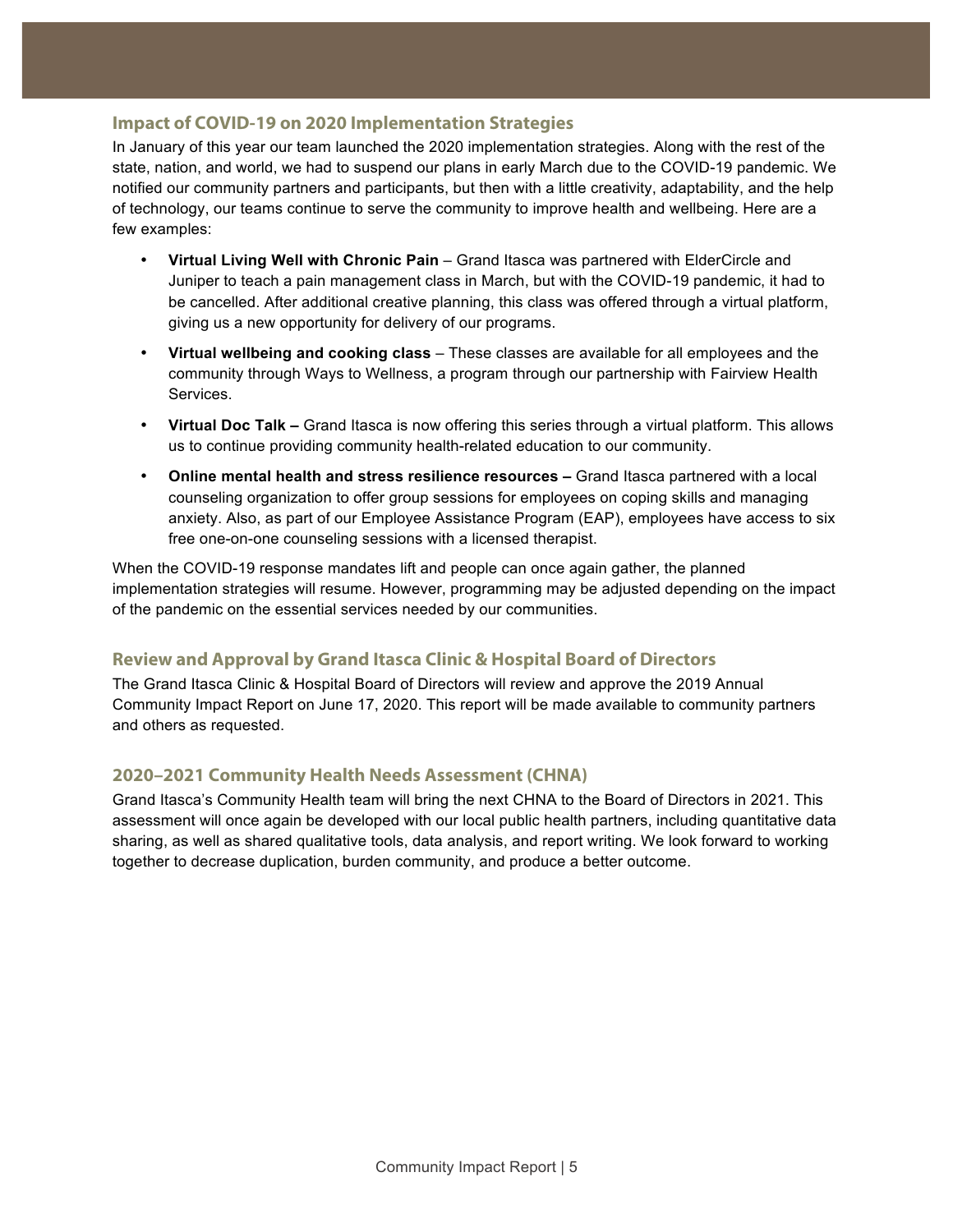# **Appendix A: Grand Itasca community impact details**

The following is a detailed review of two key programs from the implementation strategy. The aim is to show the impact made in addressing the needs of the communities served in 2019. The programs and initiatives focused on the identified priority needs of mental health and wellbeing, healthy lifestyles, and access to care and resources, with a consideration for the identified priority populations, including aging populations, persons experiencing poverty, and people of color and indigenous people.

Collaboration with community is the cornerstone of our work and implementation strategy process. While some elements of the strategy were implemented by the hospitals' staff and providers, most were executed in partnership with public health, businesses, nonprofits, schools, health organizations, other community partners. This strategy is to help ensure sustainable solutions. These solutions address the heart of local health assets, barriers, and needs.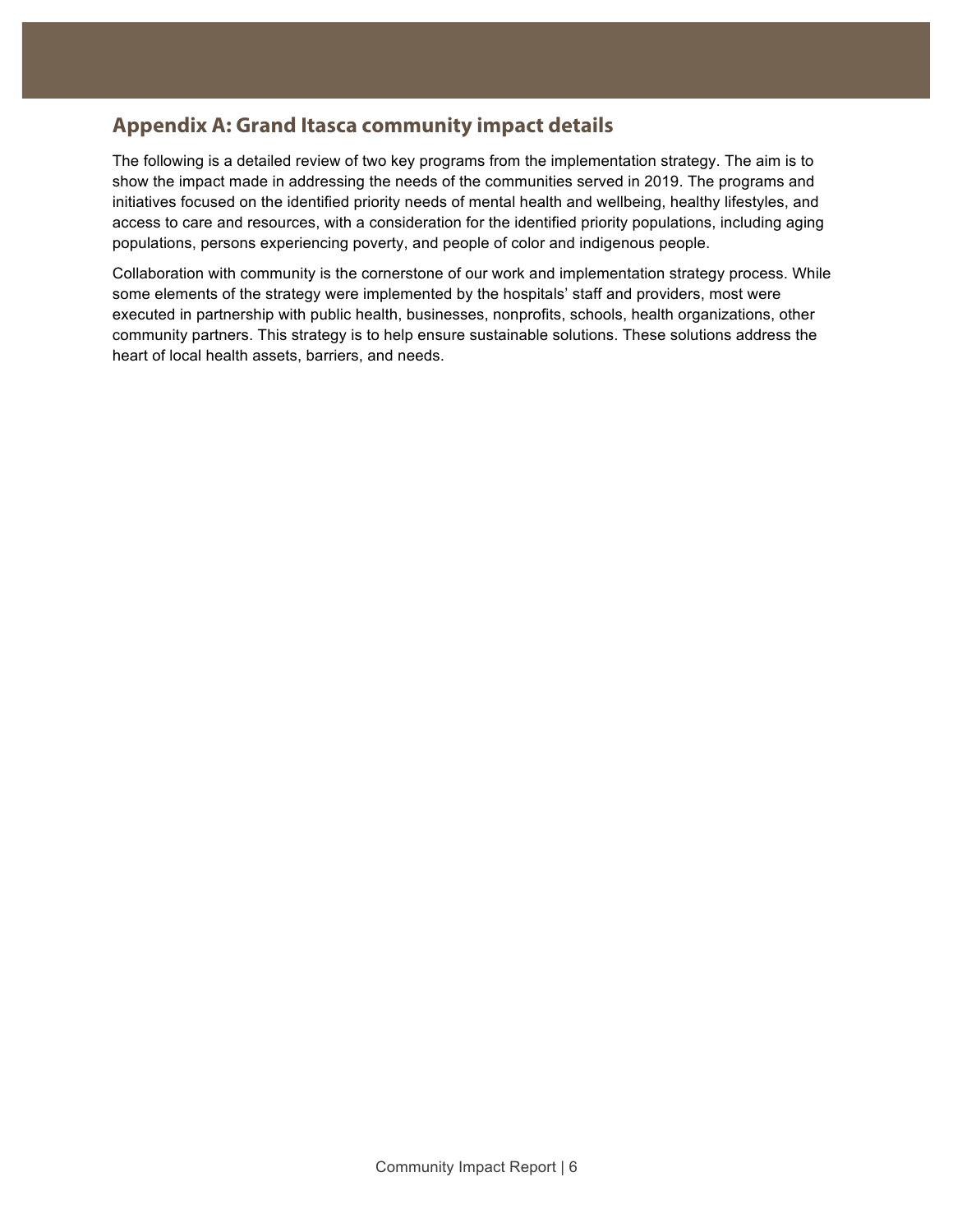| <b>Program/Tactic</b>                                                                                                                                                                                                                                                                                                                                                                                                                                                                                                                                                                               | <b>Priority area</b>            | <b>Anticipated impacts</b>                                                                                        | <b>Actual impact</b>                                                                                                                                                                                                                                                | <b>Reach and other impacts</b>                                    |
|-----------------------------------------------------------------------------------------------------------------------------------------------------------------------------------------------------------------------------------------------------------------------------------------------------------------------------------------------------------------------------------------------------------------------------------------------------------------------------------------------------------------------------------------------------------------------------------------------------|---------------------------------|-------------------------------------------------------------------------------------------------------------------|---------------------------------------------------------------------------------------------------------------------------------------------------------------------------------------------------------------------------------------------------------------------|-------------------------------------------------------------------|
| <b>Mental Health First Aid</b><br>(adult and youth)<br>Mental Health First Aid is an internationally<br>recognized evidence-based program that was<br>created and is managed by the National Council<br>for Behavioral Health. It is an eight-hour class that<br>introduces participants to risk factors and warning<br>signs of mental illnesses, builds understanding of<br>their impact, and overviews common supports.<br>There is youth version that focuses on adults<br>working with adolescents.                                                                                            | Access to care and<br>resources | Participants' confidence<br>when helping someone<br>connect with professional<br>resources.                       | 100% of participants indicated on<br>the post-program survey that they<br>strongly agree or agree: "They<br>can assist someone who may be<br>dealing with a mental health<br>problem, substance use challenge<br>or crisis in seeking professional<br>help." (n=22) | Number of participant<br>completers: 27<br>10 adults and 17 youth |
|                                                                                                                                                                                                                                                                                                                                                                                                                                                                                                                                                                                                     | Mental health and<br>wellbeing  | Participants' ability to<br>recognize and correct<br>misconceptions about<br>mental health and mental<br>illness. | 100% of participants indicated on<br>the post-program survey that they<br>strongly agree or agree: "I can<br>recognize and correct<br>misconceptions about mental<br>health, substance use and mental<br>illness as I encounter them." (n=8)                        |                                                                   |
| <b>Living Well Suite of programs</b><br>• Chronic Disease Self-Management<br>• Chronic Pain Self-Management<br>Diabetes Self-Management<br>$\bullet$<br>These are evidence-based programs developed<br>by Stanford University's Patient Education<br>Research Center. Workshops are offered to<br>individuals and their caregivers who are living<br>with chronic conditions, pain, or diabetes.<br>Subjects addressed include medication use,<br>communication with doctors and caregivers,<br>nutrition and fitness--with practical exercises and<br>advice designed to meet participants' needs. | Access to care and<br>resources | Participants agree that the<br>program helps them work<br>with their health care<br>providers.                    | 92% strongly agree or agree: "I<br>am confident I can work with<br>healthcare professionals." (n=12)                                                                                                                                                                | Number of participant<br>completers: 17                           |
|                                                                                                                                                                                                                                                                                                                                                                                                                                                                                                                                                                                                     | <b>Healthy lifestyles</b>       | Participants' confidence to<br>manage a chronic<br>condition.                                                     | 100% strongly agree or agree: "I<br>am confident I can manage a<br>chronic condition." (n=12)                                                                                                                                                                       |                                                                   |